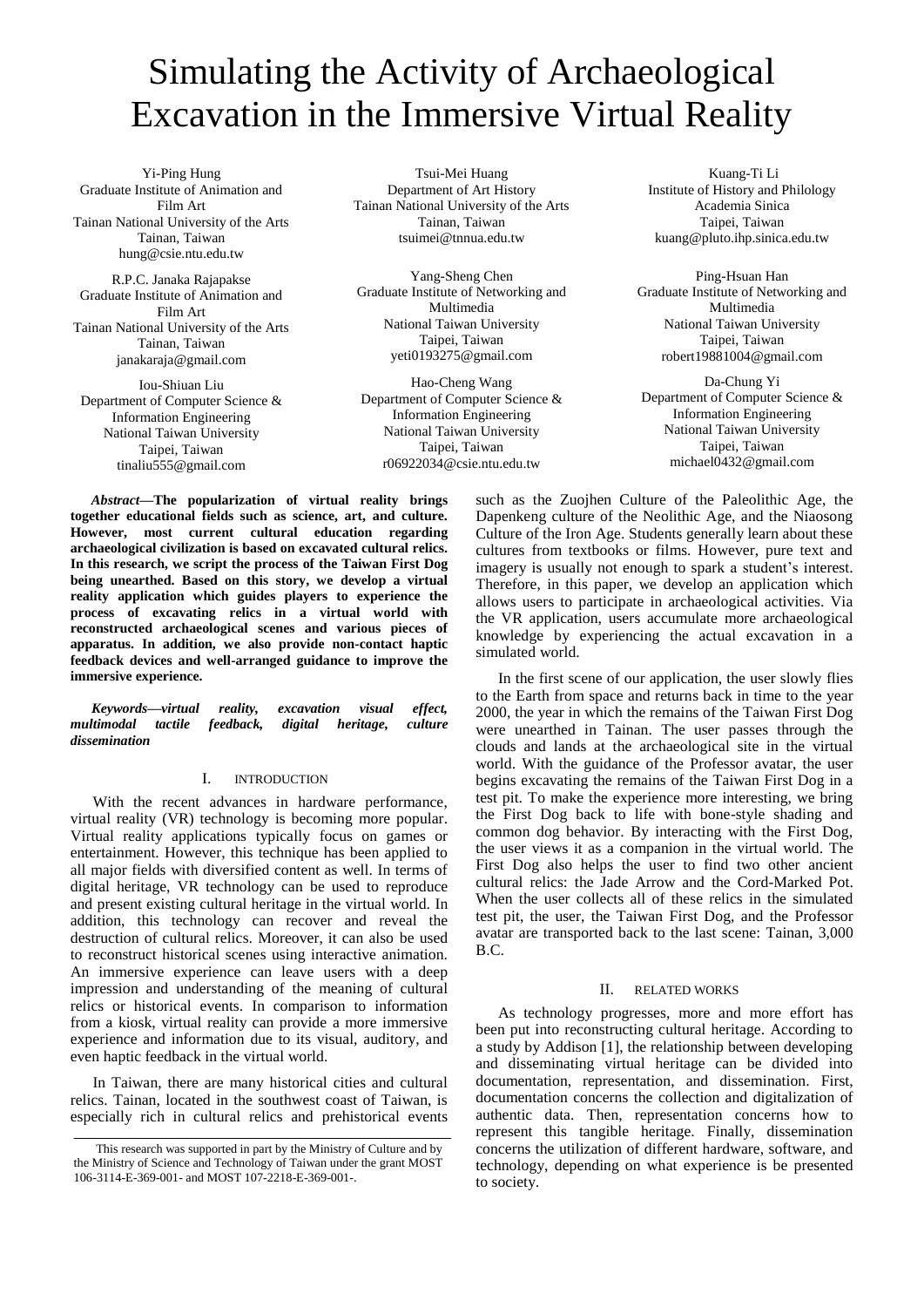Given the current state of technology, the dissemination of cultural heritage is mainly divided into the following three types: (A) flat display, (B) augmented reality (AR), and (C) virtual reality (VR).

## *A. Flat Display*

The flat display is one of the most common multimedia devices for providing an interactive interface to present cultural heritage. A great number of museums use flat-panel displays with kiosks, websites, and tablets to offer additional information about their exhibits.

Johnson [2] delivers historical images of Sydney as a timemap using a kiosk. Wojciechowski [3] builds a system which helps museums hold virtual exhibitions in 3D virtual galleries. The virtual exhibition is visited by entering the related website. In Hsieh's [4] work, users view Chinese art pieces by touching and scrolling directly on the screen. In comparison with traditional mouse clicking, touch screens provide for more intuitive interaction for users to select their target.

### *B. Augmented Reality*

With help of AR technology, it is possible to map the reconstructed virtual heritage onto the real world by use of a head-mounted display (HMD). Taking advantage of the location system provided by these devices can prove useful for site tourism. ARCHEOGUIDE [5], a personalized electronic tour guide rendered on an HMD, augments a virtual temple at an archeological site by tracking the user's position and orientation. In addition to presenting a restoration of the site remains, augmented reality is often used for museum tours. Pedersen [6] uses the TombSeer HMD to implement hand gesture recognition to interact with exhibits at the Royal Ontario Museum.

In addition to head-mounted displays, augmented reality provides other methods for interaction through projection and handheld tablets. Virtual Showcase [7] projects digitallyreconstructed 3D cultural relics without location constraints, and the AR version of Pure Land [8] builds a true-to-life scale architecture of the heritage in museums by exploring artifacts though handheld devices.

#### *C. Virtual Reality*

In the past decades, researchers have utilized projectors and displays to construct virtual heritage. ImmersaDesk, the Cave Automatic Virtual Environment (CAVE), and the Advanced Visualization and Interaction Environment (AVIE) are common projection-based methods. ImmersaDesk is a drafting-table format semi-immersive VR workstation, CAVE projects images on the wall of a room-sized cube, and AVIE utilizes real-time 360-degree omnistereo projection with higher user capacity.

Johnson [9] deploys ImmersaDesk applications by using a virtual world to teach science in an elementary school in Chicago. Lutz [10] presents a digital model of DunHuang Cave 428 in a 5-sided CAVE system, while Kenderdine [8] utilizes AVIE to represent DunHuang Cave 220. Although CAVE and AVIE present a full-scale spatial context, the users perceive only a semi-immersive experience in the virtual caves.

In order to simulate telepresence, an immersive headmounted display can be used with mobile VR and PC-based

VR. With a mobile VR device, users can easily access virtual content on websites such as YouTube or Sketchfab. In addition, some scholars have combined head tracking with virtual reality in mobile applications. Wang [11] describes an application that enables the user to view the restoration of Buddha and enhancement of the Middle Binyang Cave.

In terms of usage and promotion, mobile VR offers the advantage of portability so that most users can hold the device in hand. By contrast, PC-based VR not only provides a higher resolution and auditory experience, but also allows the user to move freely in the virtual space. Additionally, the PC's powerful computing performance can even be used to connect with interactive devices to provide tactile feedback. Accordingly, we use PC-based VR to display Taiwanese culture through a head-mounted display so as to provide the user with an immersive experience in the virtual Nankuanli site.

#### III. SYSTEM OVERVIEW

The system structure is shown in Fig. 1. In the software layer, we use Unity2017 and the SteamVR plugin to develop the interactions, which can be divided into five phases: "Date back to the site Nankuanli", "Excavation of the Taiwan First Dog", "Excavation of the Jade Arrow", "Restoration of the Cord-Marked Pot" and "Back to 3,000 B.C.". We use the HTC VIVE pro as the head-mounted device; we also take advantage of Bluetooth to connect the haptic device, which is hung directly above the user. The device simulates the haptic effects of mist, rain drops, wind, heat, and hot air. For hardware we use an Intel(R) Core i7- 8700K CPU @ 3.70GHz, and 64GB of memory. In order to provide a better visual experience and interactive effects during the excavation, we use an NVIDIA GeForce GTX 1080Ti graphics card.



Fig. 1. System overview

### *A. Virtual Scene and Relics*

To design the virtual scene, our team investigated the Nankuanli site and test pit in Southern Taiwan to gain knowledge of the soil properties, the width of the test pit, and the appearance of the excavation at the time. After surveying the related historical documents and discussion with archeologists, we successfully reconstructed an excavation site and all the remains as the 3D models shown in Fig. 2.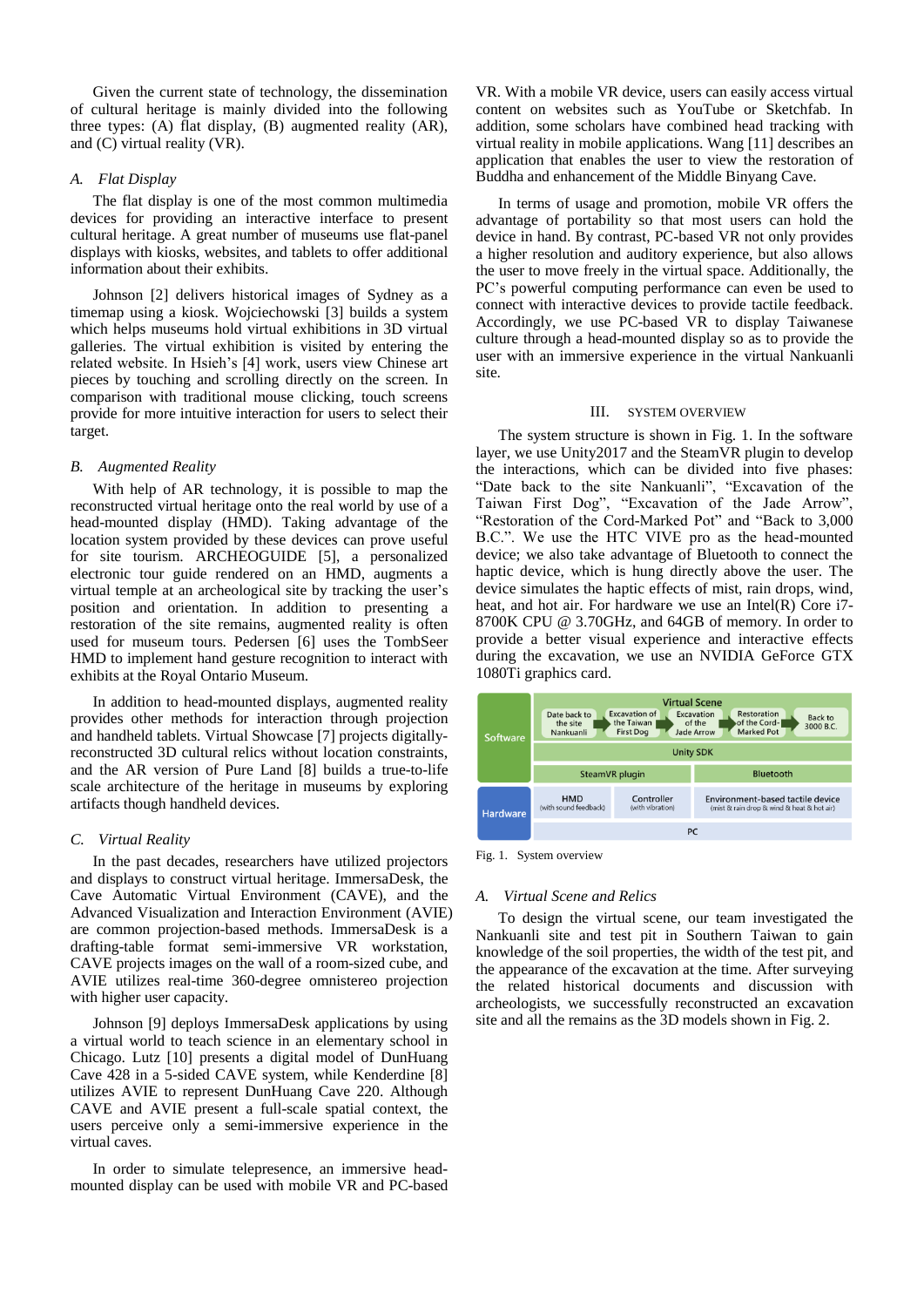

Fig. 2. (a) 3D virtual scene of Nankuanli site. (b) 3D virtual scene of test pit. (c) Faunal remains of Taiwan First Dog. (d) Cord-Marked Pot. (e) Jade Arrow.

#### *B. Design of Archeological Apparatus*

Per our discussion with archeologists, three important tools are commonly used for excavation: shovels, brushes, and cameras, as shown in Fig.  $3(a-c)$ . In the virtual Nankuanli site, users use these tools to excavate the test pit filled with soil and stones. Initially, users are asked to dig in the soil until they find the target relic. Then, they use the brush to clean the dust from the surface of the relic, and finally record the finding with the camera.

#### *C. Design of Virtual Companion*

In order to enhance the VR presence, we design a living dog and an archeological professor to accompany the user, shown in Fig. 3 (d and e). When the user finishes brushing the faunal remains of the Taiwan First Dog, the remains transform into a living dog and lead the user to the two other relics. Additionally, the archeological professor stands near the user to give assistance and hints on how to manipulate the archeological tools during the process of excavation.



Fig. 3. Archaeological apparatus: (a) Shovel, (b) Brush, (c) Camera. Virtual companions: (d) Archeological Professor avatar, (e) Taiwan First Dog.

#### *D. Visual Effects of Excavation*

When creating interactive contents, the visual effect of excavation must be correlated to the user's movement as he/she digs. As shown in Fig. 4, we divide the process of excavation into three phases: initialization, ground deformation and clod generation, and clod fragmentation.



Fig. 4. Three phases of excavation: (a) initializaton, (b) ground deformation and clod generation, and (c) clod fragmentation.

First of all, we initialize the reference points on the shovel and set a height map of the ground; the process starts when the reference points of the shovel intersect with the ground. When the reference points are under the ground, we mark the area of the clod above the shovel and edit the height map of the ground to dig a hole on the ground. In the next phase, we use mathematical methods to find the shape of the clod. Finally, the clod is fragmented into pieces and falls down after the user lifts up the shovel.

### *1) Initialization*

To calculate the correct shape of the hole, we set up two reference points on the endpoint of the shovel to calculate the path when it is under the ground. In addition, we use a 256x256 height map to record the height of the ground. The height map is a gray-scale map in which the color value of 128 indicates the surface of the ground whereas color values below 128 indicate the depth of the point under the ground.

## *2) Ground Deformation and Clod Generation*

In this phase, we focus on calculating the ground deformation and clod generation. When the user lifts up the shovel, the area above it is lifted up simultaneously. When the shovel is higher than the surface level, the system generates a hole on the ground by editing height map of the ground. We project the digging paths onto the ground and updating the uv values of the corresponding points on the height map.

After the user lifts the shovel from the ground, we generate the clod mesh remaining on the shovel by referencing the underground paths of the two reference points and their projections on the ground. To determine the shape of the mesh surface, we generate numerous triangle parts from two neighboring points in one digging path and the closest point of the other in clockwise order, and utilize the function provided by Unity to create the clod.

## *3) Clod Fragmentation*

After the clod has been generated, the system simulates the fragmentation. Once the clod is lifted up to any point higher than the ground surface or has been on the shovel for longer than 50 milliseconds, it breaks into pieces and falls off the shovel to the ground separately.

#### *E. Multimodal tactile feedback*

In order to enhance the immersive experience, the system incorporates tactile feedback.

*1) Vibration feedback on controller:* To simulate the tactile feedback of an excavating motion and simulate the force when digging in the ground in the VR archeology experience, the system sends vibration to the handheld controller in each successful move, including soil excavation, cleaning the soil, and photographing. This makes the VR excavation more realistic.